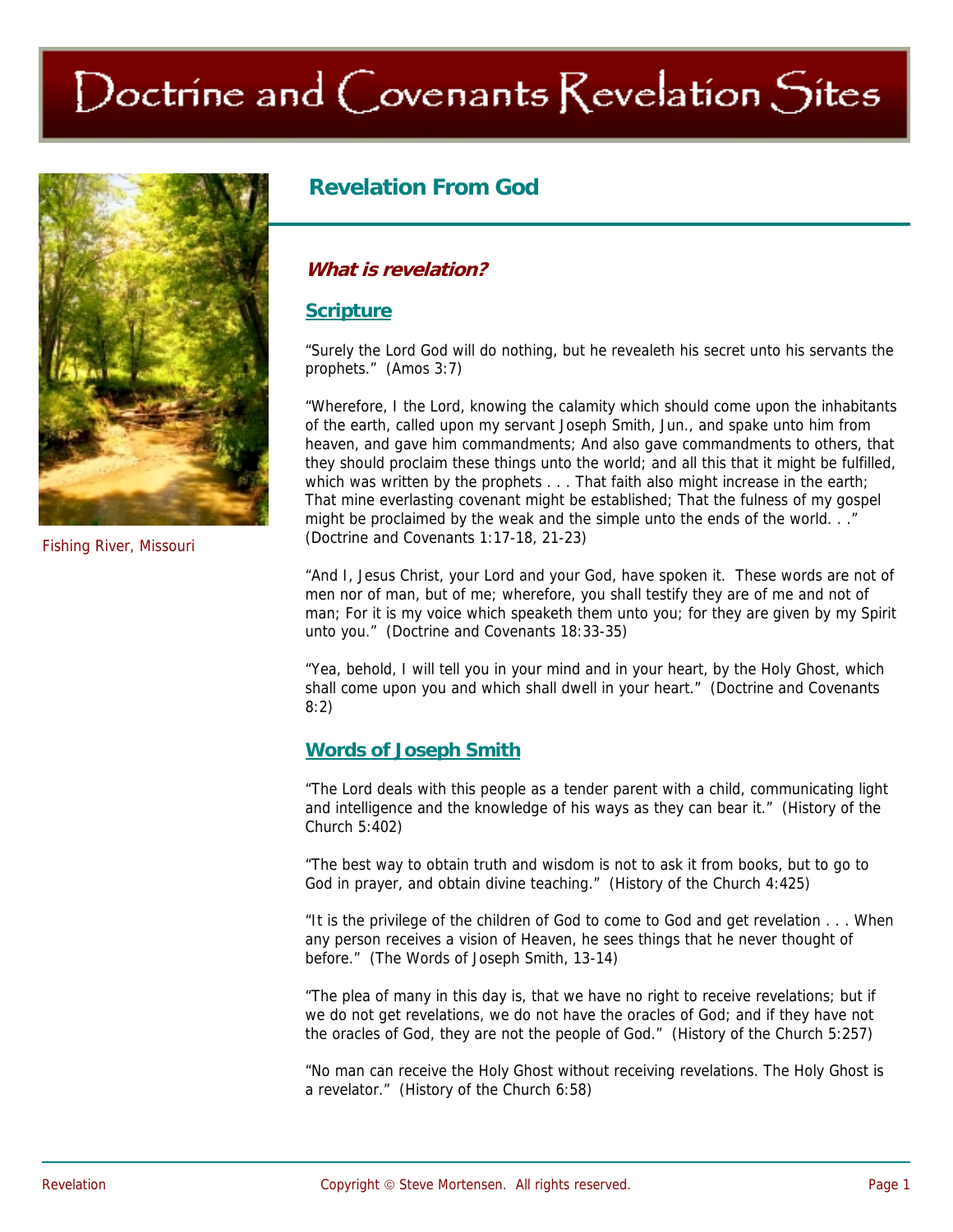## **Words of Joseph Smith (continued)**

"It is also the privilege of any officer in this Church to obtain revelations, so far as relates to his particular calling and duty in the Church." (History of the Church 2:477)

". . . it is contrary to the economy of God for any member of the Church, or any one, to receive instructions [revelation] for those in authority, higher than themselves, therefore you will see the impropriety of giving heed to them; but if any person have a vision or a visitation from a heavenly messenger, it must be for his own benefit and instruction . . ." (History of the Church 1:338)



Path into the Sacred Grove

## **How did Joseph Smith receive revelations?**

## **Words of Joseph Smith**

"After I had retired to the place where I had previously designed to go, having looked around me, and finding myself alone, I kneeled down and began to offer up the desires of my heart to God . . . I saw a pillar of light exactly over my head, above the brightness of the sun, which descended gradually until it fell upon me . . . When the light rested upon me I saw two Personages, whose brightness and glory defy all description, standing above me in the air. One of them spake unto me, calling me by name and said, pointing to the other - This is My Beloved Son. Hear Him! . . . I asked the Personages who stood above me in the light . . . I was answered. . ." (Joseph Smith History 1:15-19)

"It is my meditation all the day, and more than my meat and drink, to know how I shall make the Saints of God comprehend the visions that roll like an overflowing surge before my mind." (History of the Church 5:362)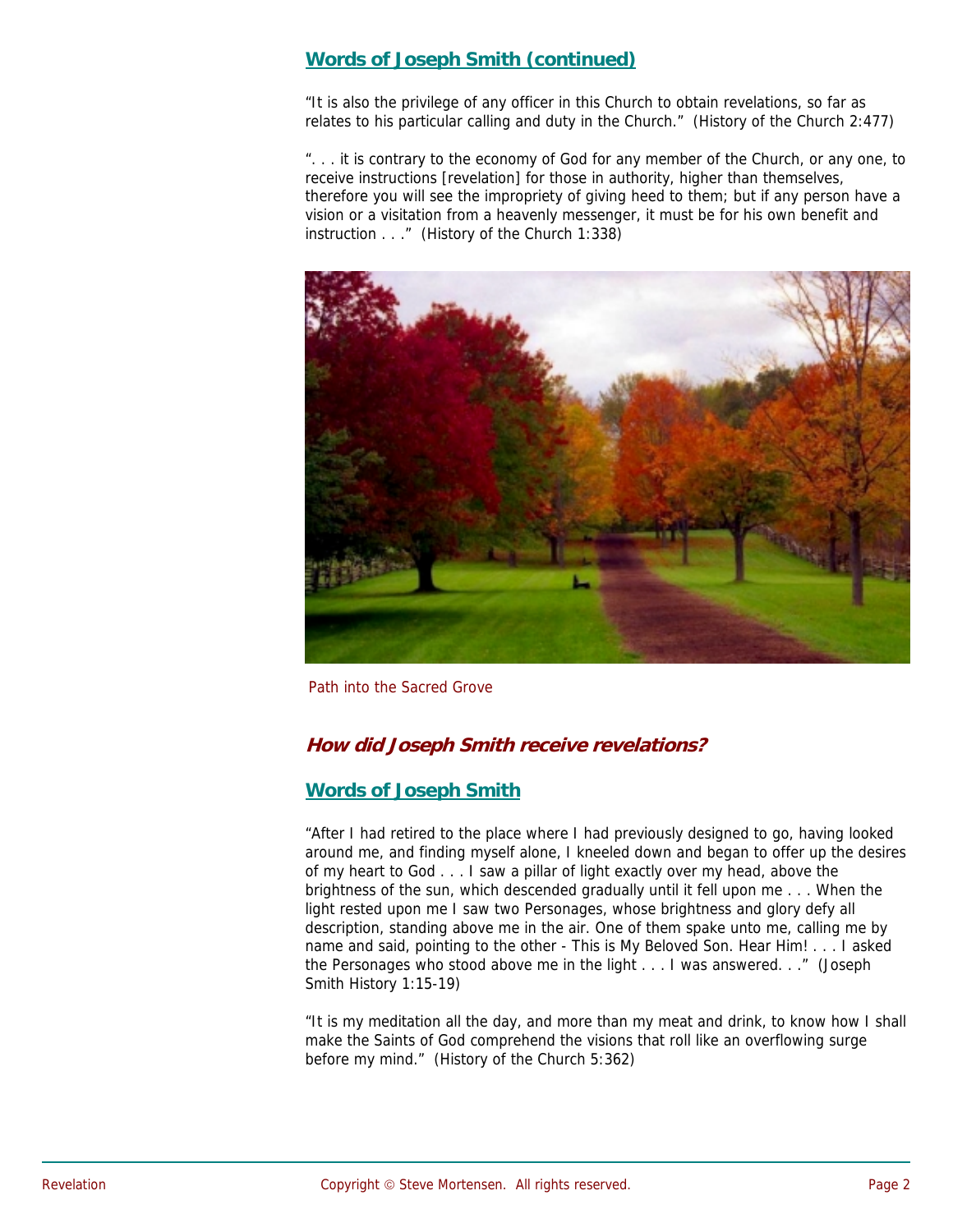## **Words of Joseph Smith (continued)**

"A person may profit by noticing the first intimation of the spirit of revelation; for instance, when you feel pure intelligence flowing into you, it may give you sudden strokes of ideas, so that by noticing it, you may find it fulfilled the same day or soon; (i.e.) those things that were presented unto your minds by the Spirit of God, will come to pass; and thus by learning the Spirit of God and understanding it, you may grow into the principle of revelation, until you become perfect in Christ Jesus." (History of the Church 3:381)

". . . when the heart is sufficiently contrite, then the voice of inspiration steals along and whispers." (History of the Church 3:293)

"I can taste the principles of eternal life, and so can you. They are given to me by the revelations of Jesus Christ; and I know that when I tell you these words of eternal life as they are given to me, you taste them, and I know that you believe them. You say honey is sweet, and so do I. I can also taste the spirit of eternal life. I know that it is good; and when I tell you of these things which were given me by inspiration of the Holy Spirit, you are bound to receive them as sweet, and rejoice more and more." (History of the Church 6:312)

"While I was thus in the act of calling upon God, I discovered a light appearing in my room, which continued to increase until the room was lighter than at noonday, when immediately a personage appeared at my bedside, standing in the air, for his feet did not touch the floor. . . He called me by name, and said unto me that he was a messenger sent from the presence of God to me, and that his name was Moroni; that God had a work for me to do; and that my name should be had for good and evil among all nations, kindreds, and tongues, or that it should be both good and evil spoken of among all people." (Joseph Smith History 1:30, 33)



Amherst, Ohio